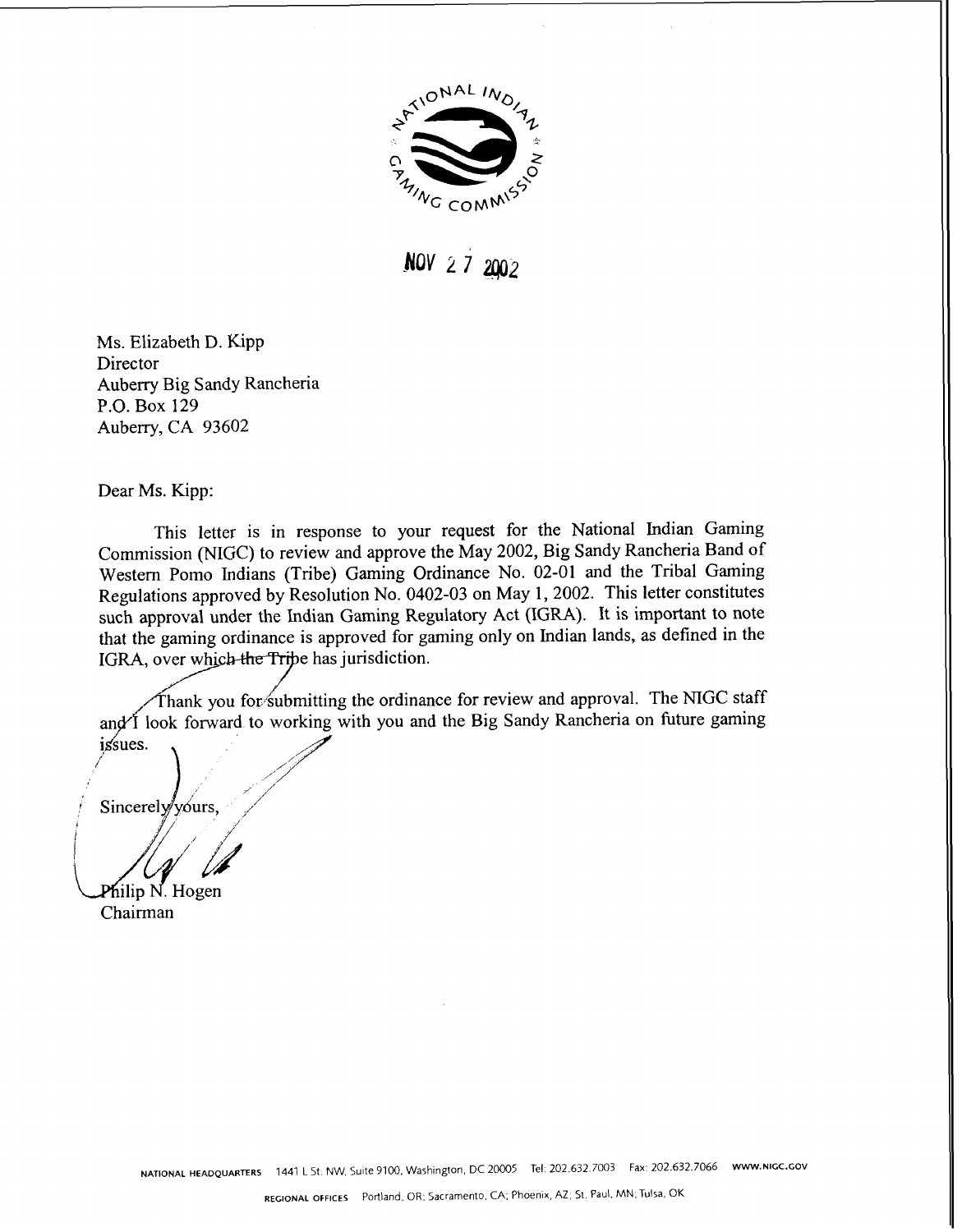

# **BIG SANDY RANCHERIA**

### **RE: APPROVING, ADOPTING AND SUBMITTING TO THE NIGC THE TRIBAL GAMING ORDINANCE AND REGULATIONS**

### RESOLUTION NO. 0402-03

- **WHEREAS,** the Big Sandy Rancheria Band of Western Mono Indians is a federally recognized Indian Tribe ("Big Sandy") and as such is authorized to exercise its sovereignty in regulating its own affairs;
- **WHEREAS,** the Tribal Council is the governing body of Big Sandy;
- **WHEREAS,** the Tribal Council enacted the Big Sandy Tribal Gaming Ordinance ("Ordinance") on May 1,2002, which authorized Class 11 and Class **I11** gaming and established a Tribal Gaming Regulatory Agency ("Commission");
- **WHEREAS,** the Tribal Council enacted the Big Sandy Tribal Gaming Regulations ("Regulations") on May 1,2002 which established the procedures that the Commission must follow pursuant to 25 CFR Section 501 et. seq., and Article X of the Ordinance to regulate the operation of the Big Sandy Rancheria Tribal Gaming Establishment ("Casino"); and
- **WHEREAS,** Big Sandy is complying with 25 C.F.R. Section 501 et. seq. through the submission of the Ordinance and the Regulations to the National Indian Gaming Commission.

**NOW, THERFORE BE IT RESOLVED,** that the Tribal Council hereby exercises its authority in submitting the Big Sandy Tribal Gaming Ordinance and the Big Sandy Tribal Gaming Regulations to the National Indian Gaming Commission with a request for approval.

Resolution passed this  $1<sup>st</sup>$  day of May 2002, at a duly noticed meeting of the Big Sandy Rancheria Tribal Council by a vote of  $\hat{L}$  for,  $\hat{\beta}$  against, and I abstaining.

Wilbur Beecher, Tribal Chairman

ather Ly Seuve e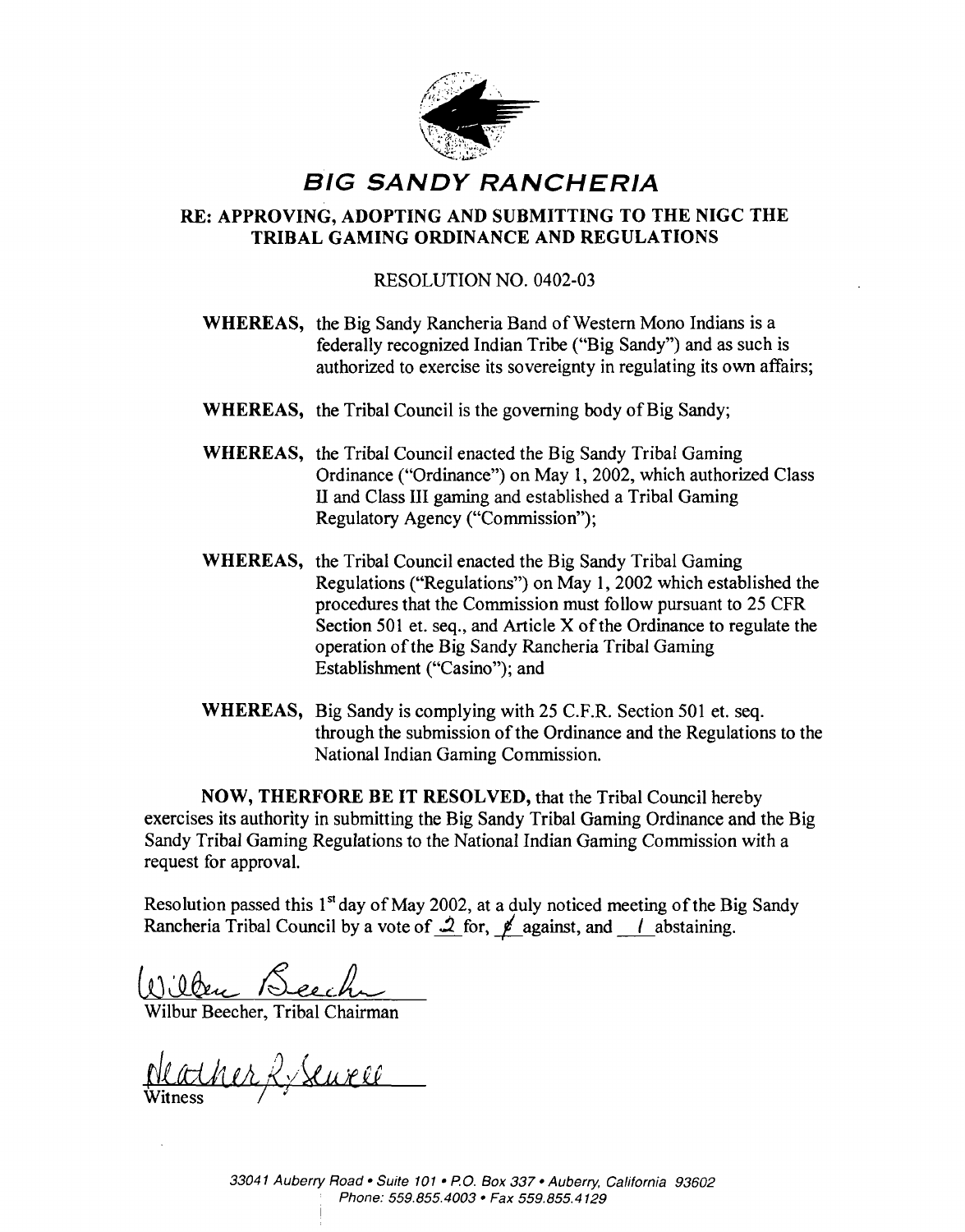**BSR** Tribal Gaming Ordinance



 $406^{\circ}$  2 8  $2002$ 

## **BIG SANDY RANCHERIA**

**HECENA** 

 $\mathcal{F}^{(n)} = \frac{1}{2} \sum_{i=1}^{n} \frac{1}{2} \sum_{j=1}^{n} \frac{1}{2} \sum_{j=1}^{n} \frac{1}{2} \sum_{j=1}^{n} \frac{1}{2} \sum_{j=1}^{n} \frac{1}{2} \sum_{j=1}^{n} \frac{1}{2} \sum_{j=1}^{n} \frac{1}{2} \sum_{j=1}^{n} \frac{1}{2} \sum_{j=1}^{n} \frac{1}{2} \sum_{j=1}^{n} \frac{1}{2} \sum_{j=1}^{n} \frac{1}{2} \sum_{j=1}^{n} \frac{1}{$ 

#### **ORDINANCE 02-01**

#### **MAY 2002**

### Raffonal Indian Gamme Collumssion Pedion 8 Sacramento, de-

#### **BIG SANDY RANCHERIA BAND OF WESTERN MONO INDIANS**

#### **TRIBAL GAMING ORDINANCE**

#### **PURPOSE**

The Tribal Council of the Big Sandy Rancheria Band of Western Mono Indians ("Tribal Council"), empowered by the Constitution and Bylaws of the Big Sandy Rancheria Band of Western Mono Indians ("Big Sandy"), hereby enacts this Ordinance to govern any and all gaming activity on the lands controlled by the Big Sandy Rancheria Band of Western Mono Indians ("Rancheria"), to establish the Big Sandy Rancheria Band of Western Mono Indians Gaming Commission ("Commission") as an administrative branch of the Tribal Council for the regulation of the gaming activities at the Mono Wind Casino ("Casino").

#### **DEFINITIONS**

- a. Unless otherwise specified, the terms used in this document shall have the same meaning as they do in the Indian Gaming Regulatory Act ("IGRA"), and under 25 C.F.R \$501 et seq., National Indian Gaming Commission ('WIGC") and the Tribal-State Compact entered into on September 10, 1999 ("Compact") signed by the designated authorities for Big Sandy and the State.
- b. "Chairperson" in this document refers to the Big Sandy Rancheria Band of Western Mono Indians Tribal Chairperson.
- c. "Commission" in this document refers to the Big Sandy Rancheria Band of Western Mono Indians Gaming Commission as established under tribal law and designated as responsible to carry out Big Sandy's regulatory responsibilities under IGRA, any gaming regulations, including the duties and responsibilities set forth in the Tribal-State Gaming Compact adopted by Big Sandy.
- d. "Commissioners" shall mean the members of the Big Sandy Rancheria Band of Western Mono Indians Gaming Commission.
- e. "Commissioner" is the managing commissioner of the Commission.

#### **ARTICLE II: GAMING AUTHORIZED**

Class 11 and I11 gaming as defined in the IGRA, P.L. 100-447,25 U.S.C. Section 2703 (7) (a) and by the regulations promulgated by the NIGC at 25 C.F.R *5* 502.3 (as published in the Federal Register at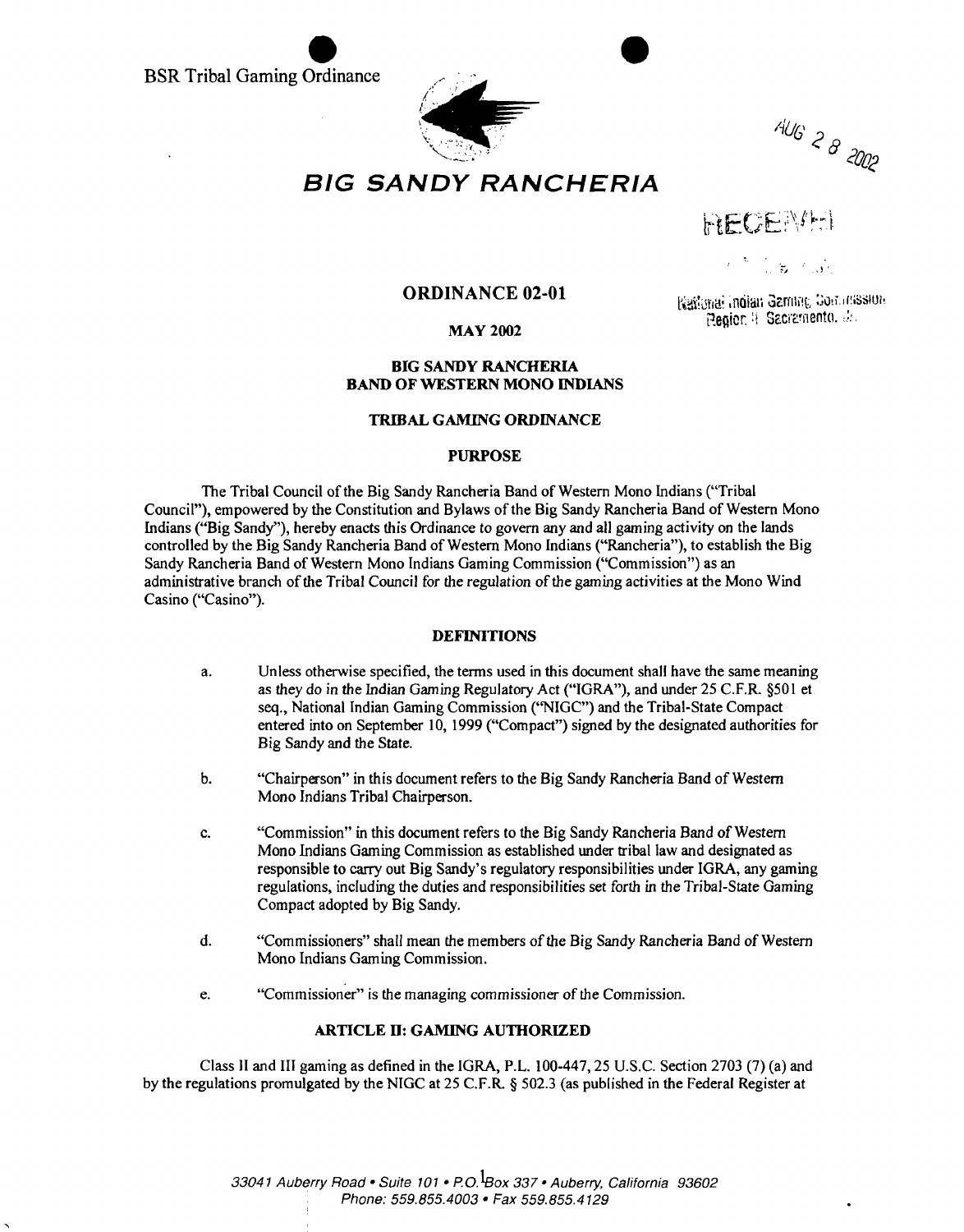### BSR Tribal Gaming **Ordinance**

57 FR 12382-12393, April 9, 1993) is authorized. Additionally, all forms of Class 111 gaming permitted in the Compact between Big Sandy and the State of California are authorized.

#### **ARTICLE III: OWNERSHIP OF GAMING**

Big Sandy shall have the sole propriety interest in and responsibility for the conduct of any gaming operation authorized by this Ordinance.

#### **ARTICLE N: USE OF GAMING REVENUES**

- a. Net revenues fiom Class I1 and Class 111 gaming shall be used only for the following purposes: to fimd tribal government operations and programs; to provide for the general welfare of Big Sandy and its members; to promote tribal economic development; to donate to charitable organizations; or, to help fund operations of local government agencies.
- b. If the Tribal Council elects to make per capita payments to Tribal members, it shall authorize the payments only upon approval of a plan submitted to the Secretary of the Interior under 25 U.S.C. § 2710 (B) (3).

#### **ARTICLE V: AUDIT**

- a. Big Sandy shall annually conduct an independent audit of gaming operations and shall submit the audit reports to the NIGC.
- b. All gaming related contracts that result in the purchase of supplies, services, or concessions in excess of \$25,000.00 annually, except contracts for professional legal and accounting services, shall be specifically included within the scope of the audit that is described in subsection (a) of this Article.

#### **ARTICLE VI: PROTECTION OF THE ENVIRONMENT AND PUBLIC HEALTH AND SAFETY**

Class **II** and Class I11 gaming facilities shall be constructed, maintained and operated in a manner that adequately protects the environment and the public health and safety as reflected in a tribal environmental ordinance and a public health and safety ordinance.

#### **ARTICLE W: GAMING COMMISSION**

- a. The Commission shall be composed of three (3) to five (5) permanent, full-time Commissioners appointed by the Tribal Council. The Commission will include a Director, Commissioner-Background Investigations and Commissioner Compliance. The increase or decrease in the number of Commissioners shall be the decision of the Tribal Council.
- b. Commissioners are employees of Big Sandy and shall be subject to the Personnel Policies & Procedures Manual of Big Sandy. This includes pre-employment requirements, employee conduct and termination of employment.
- c. Commissioners are prohibited fiom working for any gaming enterprise or gaming facility of Big Sandy.
- **d.** Commissioners may be removed fiom office by the Tribal Council.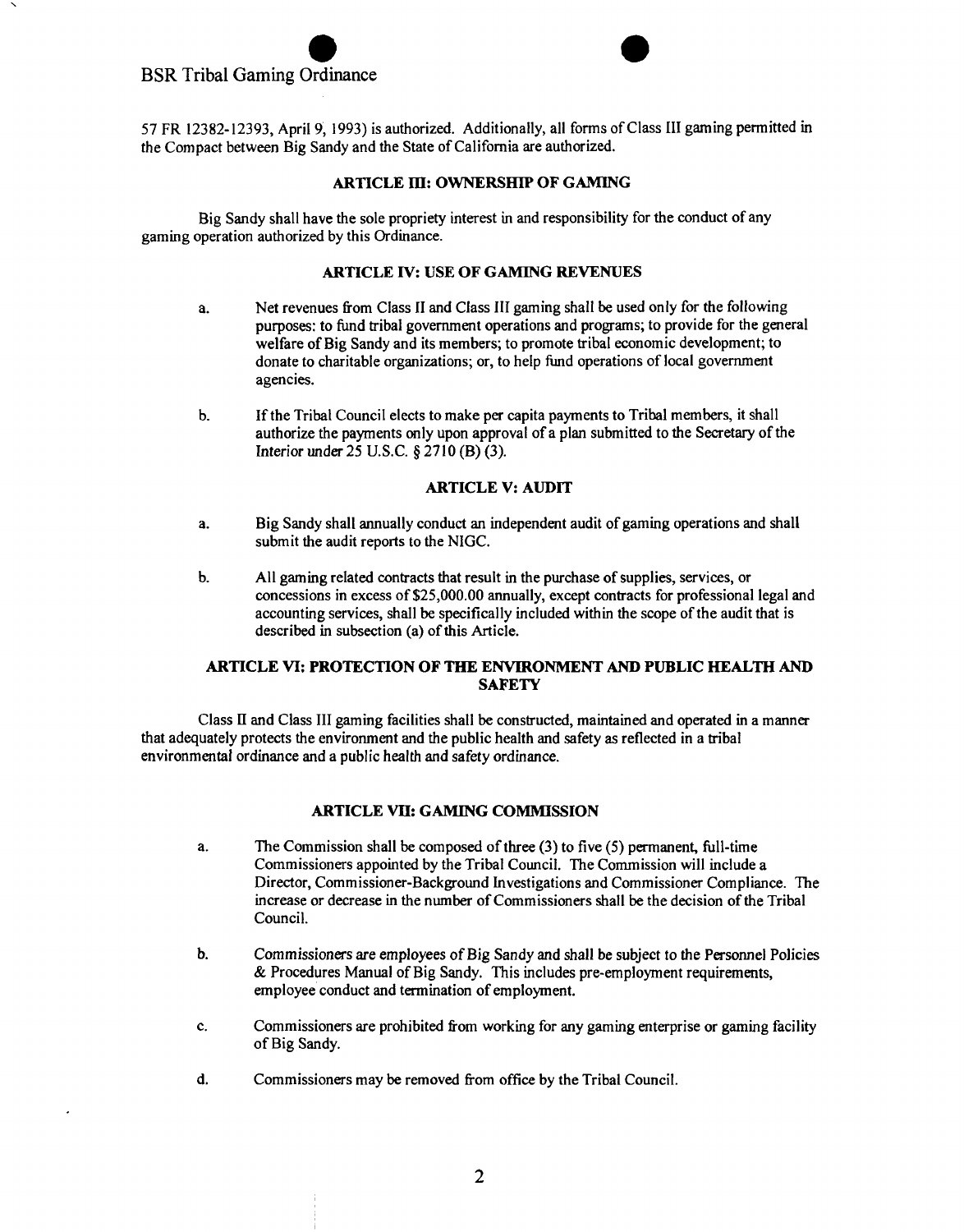#### **ARTICLE M: SCOPE OF GAMING COMMISSION AUTHOFUTY**

- a. Subject to the review and approval of the Tribal Council, the Commission shall have the power, duty and primary responsibility to carry out Big Sandy's regulatory responsibilities under this Ordinance and any applicable provisions of the Compact, pursuant to review and approval of the Tribal Council. The Commission may carry out these duties under provisions to include the following:
	- 1. Inspect, examine and monitor gaming activities and gaming facilities, including unrestricted access to any area of the gaming operation, the authority to inspect, examine, photocopy and audit all papers, books and records.
	- 2. Investigate any suspicion of wrongdoing or violations in connection with any gaming activities and require correction of violations as the Commission deems necessary, including imposing fines or other sanctions established by the Commission and the Tribal Council, against licensees or other persons who interfere with or violate Big Sandy's gaming regulatory requirements under applicable federal or tribal law, and the Compact.
	- **3.** Conduct, or cause to be conducted, investigations in connection with any gaming activity as may be necessary to determine compliance with applicable tribal, federal or State law, including tribal gaming regulations, or with any contracts, agreements, goods, services, events, incidents or other matters related to the gaming activities.
	- **4.** Conduct, or cause to be conducted, background investigations regarding any person in any way connected with any gaming activities and issue licenses, at a minimum, to all key employees and primary management officials according to requirements at least as stringent as those required by 25 CFR \$9556 and 558, as well as any employees, investors, contractors or others required to be licensed under standards established by Big Sandy, IGRA and the Compact.
	- **5.** Implement and administer a system of investigating, licensing, monitoring, reviewing, and license renewal for the gaming facility, gaming employees, gaming contractors and vendors, suppliers, investors and others connected with gaming activities, as described below, including the issuance of licenses to gaming facilities, individuals and entities as required under tribal gaming regulations, IGRA or the Compact.
	- *6.* To the extent required, comply with any reporting requirements established under tribal gaming regulations, the Compact and other applicable law, including IGRA.
	- 7. Implement and monitor regulations in order to comply with the provisions of IGRA and the Compact. Ensure their effective enforcement in areas including: enforcement of relevant laws and rules; investigations; physical safety of patrons, employees, and other persons in the gaming facility; physical safeguarding of assets; prevention of illegal activity within the facility or in respect to the gaming operation including employee procedures and surveillance systems; detention of persons who may be involved in illegal acts for notification of law enforcement authorities; recording of any and all incidences within the gaming facility; conduct of audits; submission, approval, and maintenance of Class 111 game rules; maintenance and approval of surveillance system consistent with industry standards; staffing and supervisory standards and requirements; and technical standards for the operation of gaming terminals and other games consistent with gaming testing laboratory standards.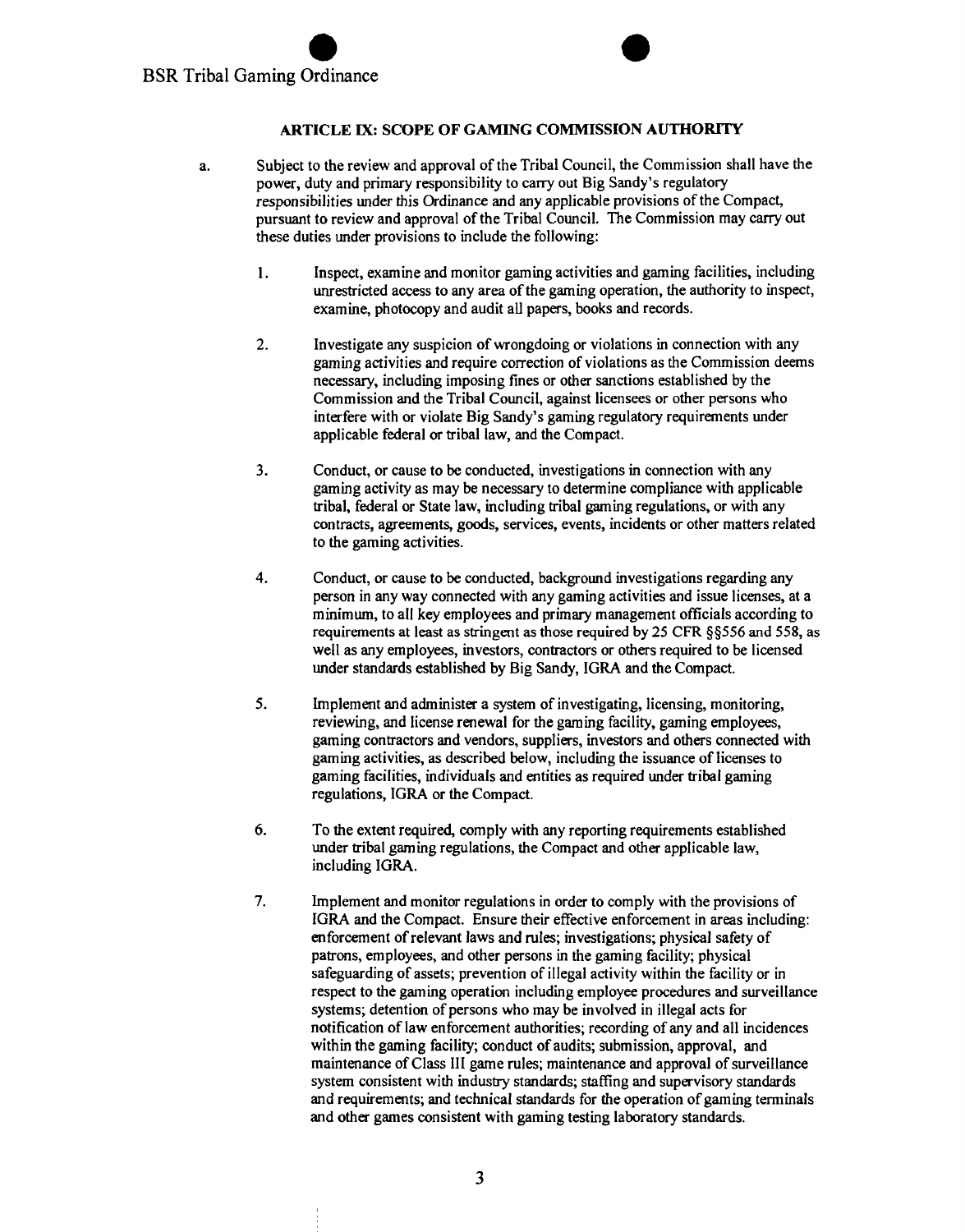### BSR Tribal Gaming Ordinance

- **8.** Impose gaming license fees, sanctions, fines, and conditions established by the Tribal Council and renew gaming licenses; deny, suspend or revoke gaming licenses; and issue temporary gaming licenses as appropriate under the provisions of tribal gaming regulations, IGRA, and the Compact.
- **9.** Investigate and report violations and compliance failures as required under the tribal gaming regulations, IGRA, and the Compact.
- **10.** Investigate and assure compliance with any requirements for tribal ownership, management, and control of the gaming facility and gaming operation, as established by tribal or federal law or the Compact.
- **11.** Investigate and assure compliance with age restrictions for patrons, including provisions prohibiting minors in the gaming facility and age limits on service of alcoholic beverages, as provided under applicable law.
- **12.** Issue identification cards or badges to those persons required to be licensed and require the cards or badges to be worn at all times while in the gaming facility.
- **13.** Review and monitor gaming facilities of Big Sandy, issue certifications, and assure gaming facility compliance with any inspection and licensing requirements under federal or tribal law and the Compact.
- **14.** Oversee, in conjunction with Casino management, any requirements under tribal or federal law or the Compact for the protection of the health and safety of gaming facility patrons, guests, and employees, including requirements that gaming facilities meet building and safety codes duly adopted by Big Sandy.
- **15.** Monitor inspections by qualified building and safety experts to review and determine compliance with the requirements for gaming facility licensing and certification.
- **16.** Attend all Tribal Council meetings through representation of at least one Commissioner and prepare monthly reports for submission to the Tribal Council regarding all actions taken by the Commission.

#### **ARTICLE X: REGULATION OF TRIBAL GAMING**

- a. The Tribal Council shall **draft** Tribal Gaming Regulations in compliance with this Ordinance, the Compact, and any other applicable tribal or federal laws.
- b. The Tribal Gaming Regulations shall establish reasonable and progressive standards for the regulation of the gaming activities at the Casino and are applicable to the operation of the Casino, its employees, patrons, suppliers and vendors.
- c. Big Sandy shall perform background investigations and issue licenses for key employees and primary management officials according to requirements that are at least as stringent as those in Parts **556** and **558** of Section **25** of the Code of Federal Regulations.

#### **ARTICLE XI: AMENDMENTS**

This Gaming Ordinance may be amended by a majority vote of the Tribal Council at a duly called and held meeting where a quorum is present.